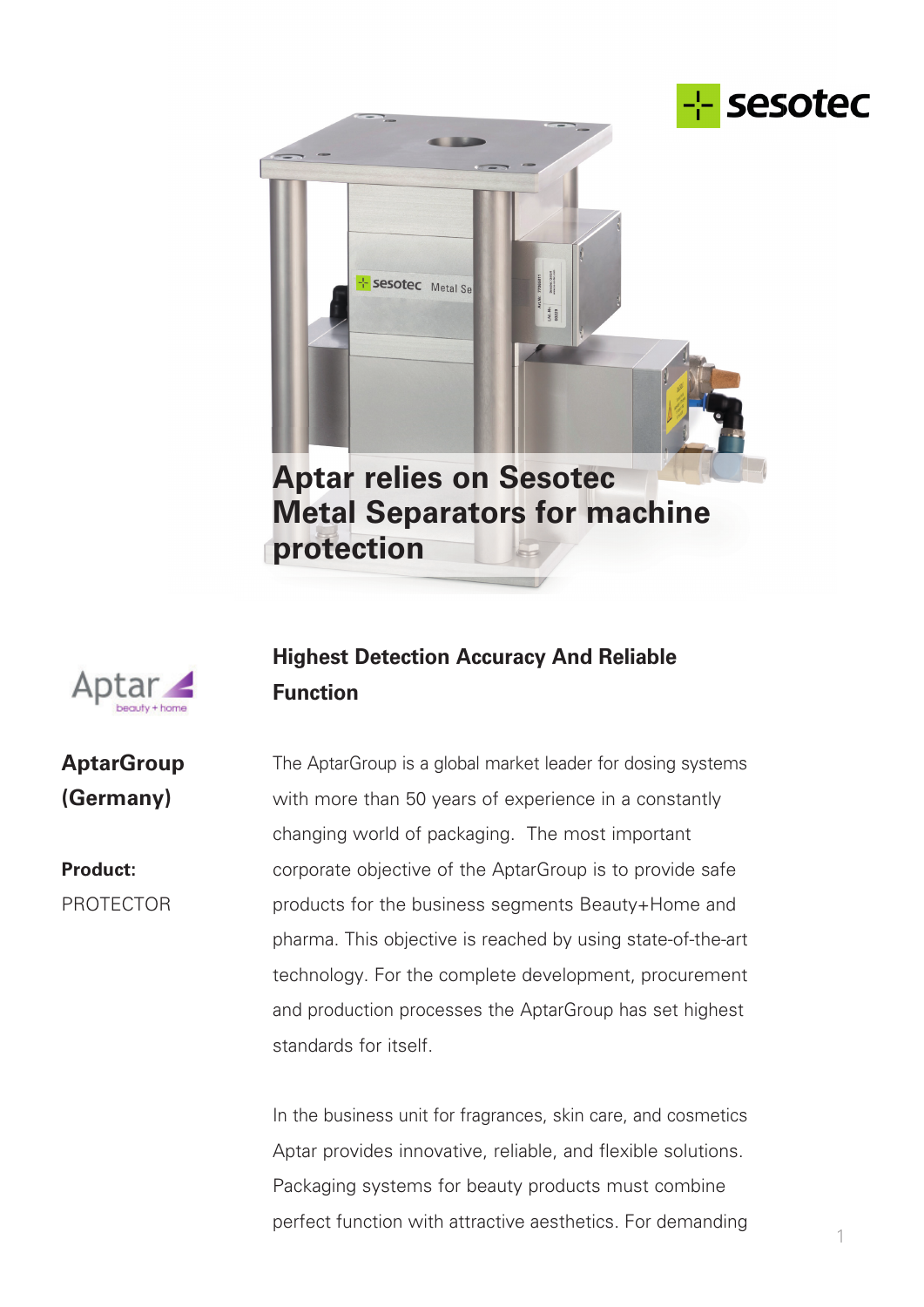customers from the cosmetics industry Aptar is a partner for the providing of ideal beauty product packings. The product portfolio includes pump dispensers, caps and valves for skin care products, as well as spray pumps. Aptar also develops and produces complete packings and customer-specific solutions. At the Neubourg production plant in France Aptar Beauty+Home among others is certified acc. to ISO 14001:2004 for the development and production of spray and dosing systems as well as small packings.



The PROTECTOR metal separator features highest detection accuracy and thus guarantees the reliable operation of injection-moulding machines, even when processing plastic material with a high level of regranulate.

#### **Soufflet provides a test system**

and

At Aptar in Neubourg the components for perfume sprayers are produced with injection-moulding machines. For the observance of quality standards the use of Sesotec metal separators is of decisive importance there. To convince Aptar of the high performance of such machines, the French Soufflet company provided a PROTECTOR system for testing for a period of six months. The advantages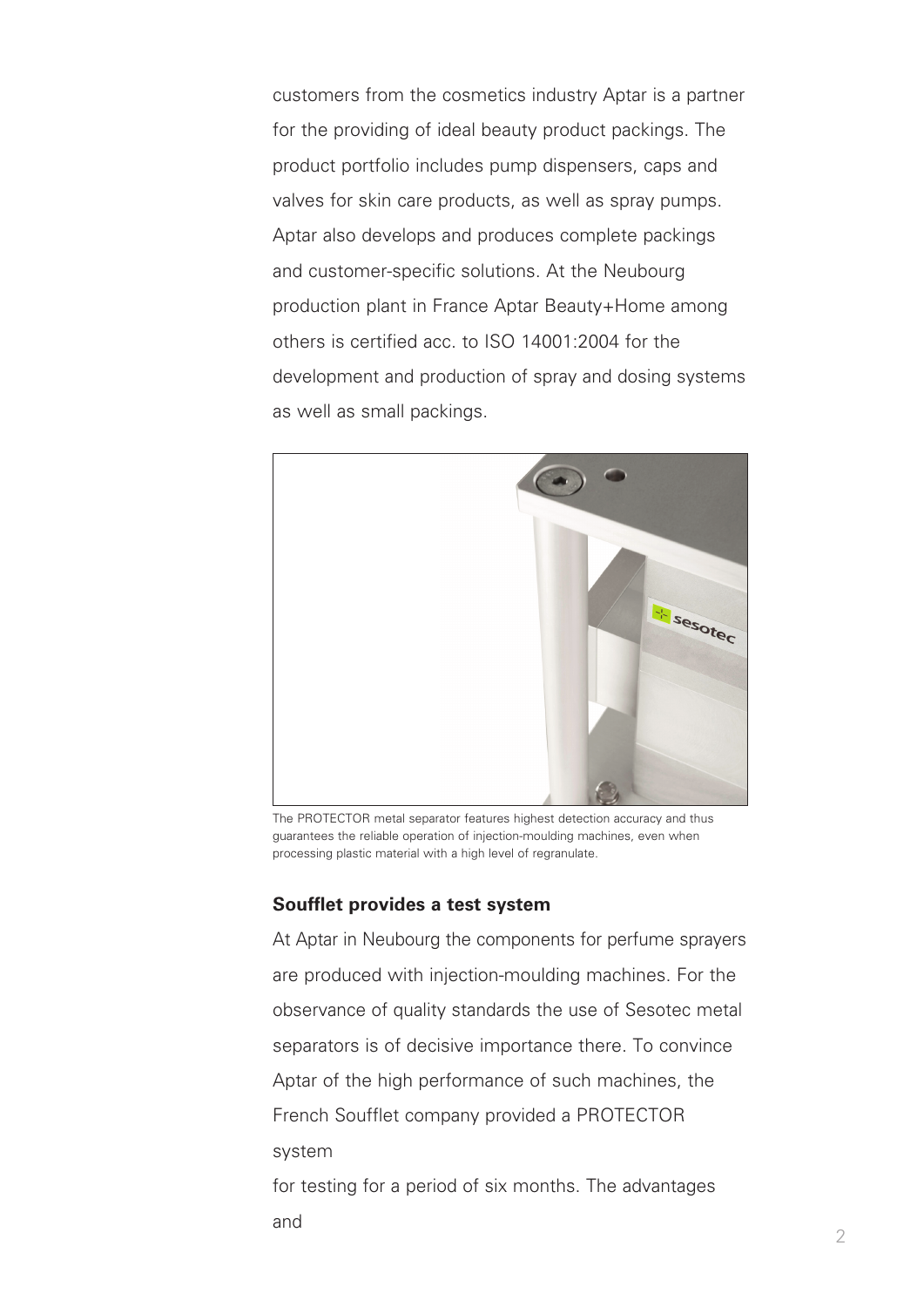improvements that this PROTECTOR system provided were quite obvious: A higher output of products of perfect

quality, and reduced down-times of injection-moulding machines. The resulting rapid return on investment and the excellent cost/performance ratio in the end were the decisive purchasing arguments for Aptar.

## **Metals in plastic granulate may clog hot runner nozzles**

Long before the use of metal separators, magnet grids were inserted in the material feeders of Aptar production lines that predominantly comprise injection-moulding machines. These magnet grids, however, were not efficient enough to remove all metal particles from the hot plastic material. Furthermore, magnets only attract ferrous metals.

### **Metal separators as the perfect solution for Aptar**

For more than five years Aptar therefore has been using Sesotec metal separators of the PROTECTOR type for the protection of its processing machines. These metal separators are installed directly above the material inlet of injection-moulding machines. They detect all magnetic and non-magnetic metal contaminants (steel, stainless steel, aluminium, …) even if such contaminants are enclosed in the product. Metal particles are removed by means of a "Quick Valve" reject unit. The PROTECTOR metal separators are perfectly adapted to Aptar's requirements.

#### **Detection accuracy convincing for Aptar**

Both Aptar's plant maintenance engineer and production  $\frac{3}{3}$